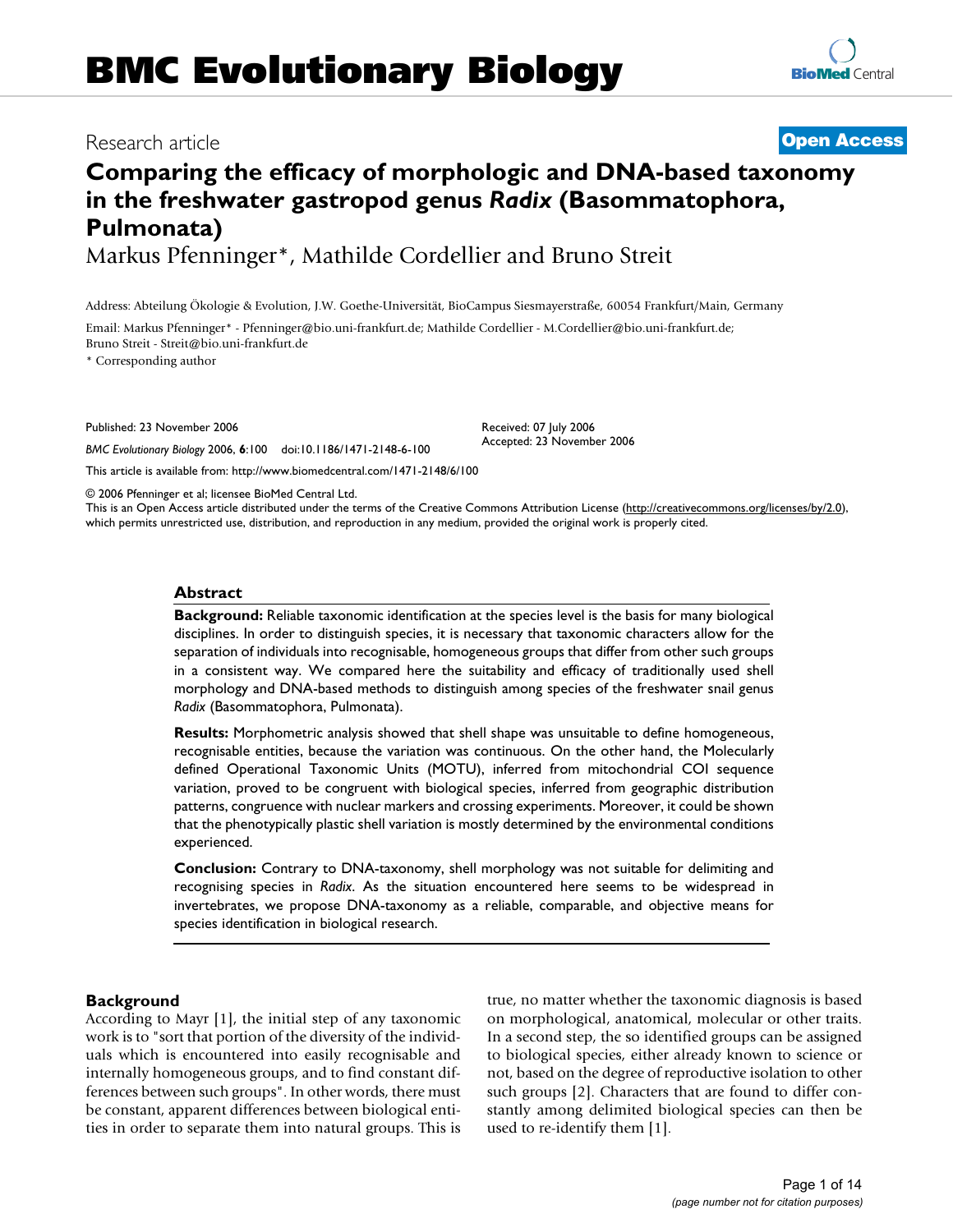Traditionally, morphological traits were used for taxonomy. Recently, however, DNA-taxonomy [3,4] has entered the field, often contradicting traditional views [5]. Therefore, studies comparing traditional taxonomies with DNA-based results are needed [6], because species delimitation and eventual recognition is not only of interest for taxonomists and systematics. Species are the fundamental units in biogeography, ecology, macroevolution, biomonitoring and conservation biology [7-9]. An objective, rigorous taxonomic delimitation of species according to explicit criteria is therefore a necessary prerequisite for many studies in these disciplines. In this contribution, we compared the suitability and efficacy of shell morphology and sequence variation of a mitochondrial gene for taxonomic purposes in a freshwater snail taxon.

The genus *Radix* Montfort 1810, formerly included in *Lymnaea*, is part of the Lymnaeidae family (Basommatophora). It has a Palaearctic distribution, but the results of Remigio indicate a paraphyletic status of the Eurasian taxa on the one side and the mostly East Asian species on the other [10]. The taxonomy and species determination is deemed difficult. Currently, five species, *Radix ampla*, *R. auricularia*, *R. balthica*, *R. labiata* and *R. lagotis* are recognised in North-Western Europe [11]. The most recent taxonomic treatment, summarising previous work, states that species determination based on shell morphology is difficult, unreliable and should be supplemented by anatomical inspections. The latter are, however, also considered unreliable. Indeed, the indicated intraspecific variability of the putatively distinctive anatomical measurements largely overlaps among species [11] and therefore seems to be unsuitable for taxonomic distinction. The issue is further complicated by recent nomenclatorial revisions. The names *R. peregra* and *R. ovata* have lost their validity in favour of *R. labiata* and *R. balthica*, respectively [12], but are still used by some researchers (e.g.[13]).

Species identification in *Radix* is not only of academic interest. The genus is e.g. involved in the transmission of parasitic diseases to humans [14,15]. The study of these diseases is possibly impaired if the specific identity of the snail hosts implicated in larvae transmission cannot be unequivocally determined. Additionally, the presence or absence of certain *Radix* species is used to calculate an indicator of water quality in official assessments [16], which also requires their consistent and correct recognition. This highlights the need for reliable species identifications in this genus.

We compared the suitability of shell morphology and DNA-taxonomy to delimit *Radix* species by focussing on the following issues:

• How many evolutionary lineages of *Radix* exist in North-Western Europe and do they correspond to biological species?

• Does the shell variation of North-Western European *Radix* fall into separate, distinguishable units that correspond to the species descriptions in the taxonomic literature?

• Is shell variation within and among *Radix* lineages species specific or influenced by the environment?

## **Results**

## *MOTU inference with COI*

All 81 *Radix* COI haplotypes formed a monophyletic group relative to the outgroup taxa (Figure 1). According to our definition as least inclusive terminal clades with bootstrap support of 90% or more, we could infer five Molecularly defined Operational Taxonomic Units (MOTU1-5) within *Radix*. They comprised all haplotypes except two from North Poland (Table 1). These two haplotypes grouped with the species *R. relicta and R. pinteri* from Lake Ohrid/Prespa, however, with weak support. For convenience, we refer to the latter group as Clade 6 (Figure 1). The geographic distribution of most MOTU covered the entire range investigated. Only MOTU3 seems to be restricted to the South-West of France and MOTU5 is absent from the Northern parts of the area searched (Figure 2). The average sequence divergence between MOTU ranged from 5% to over 17%, while the sequence diversity within MOTU did not exceed 3% (Table 2). At each sampling site, only haplotypes from a single MOTU were found. For subsequent analyses, we therefore presumed all individuals from the same sampling site to belong to the same MOTU.

## *ITS-1 variation*

The ITS-1 sequence variation from the geographically restricted subset sampled in Switzerland revealed three distinct clades with high bootstrap support. These clades were congruent with the MOTU inferred for the respective animals based on COI (Figure 3).

## *Crossing experiments*

In 4 of the 36 pairings, one or both snails died before reaching sexual maturity. None of the snails kept alone reproduced. MOTU delineation has shown that population GGK and GVD belonged both to MOTU2 and population OUR to MOTU4. All crosses between individuals from the same population yielded viable offspring. All pairings among individuals of the MOTU2 populations (GGK and GVD) were also fertile. However, not a single egg mass was produced in crosses among individuals belonging to different MOTU (OUR snails paired with either GGK or GVD individuals).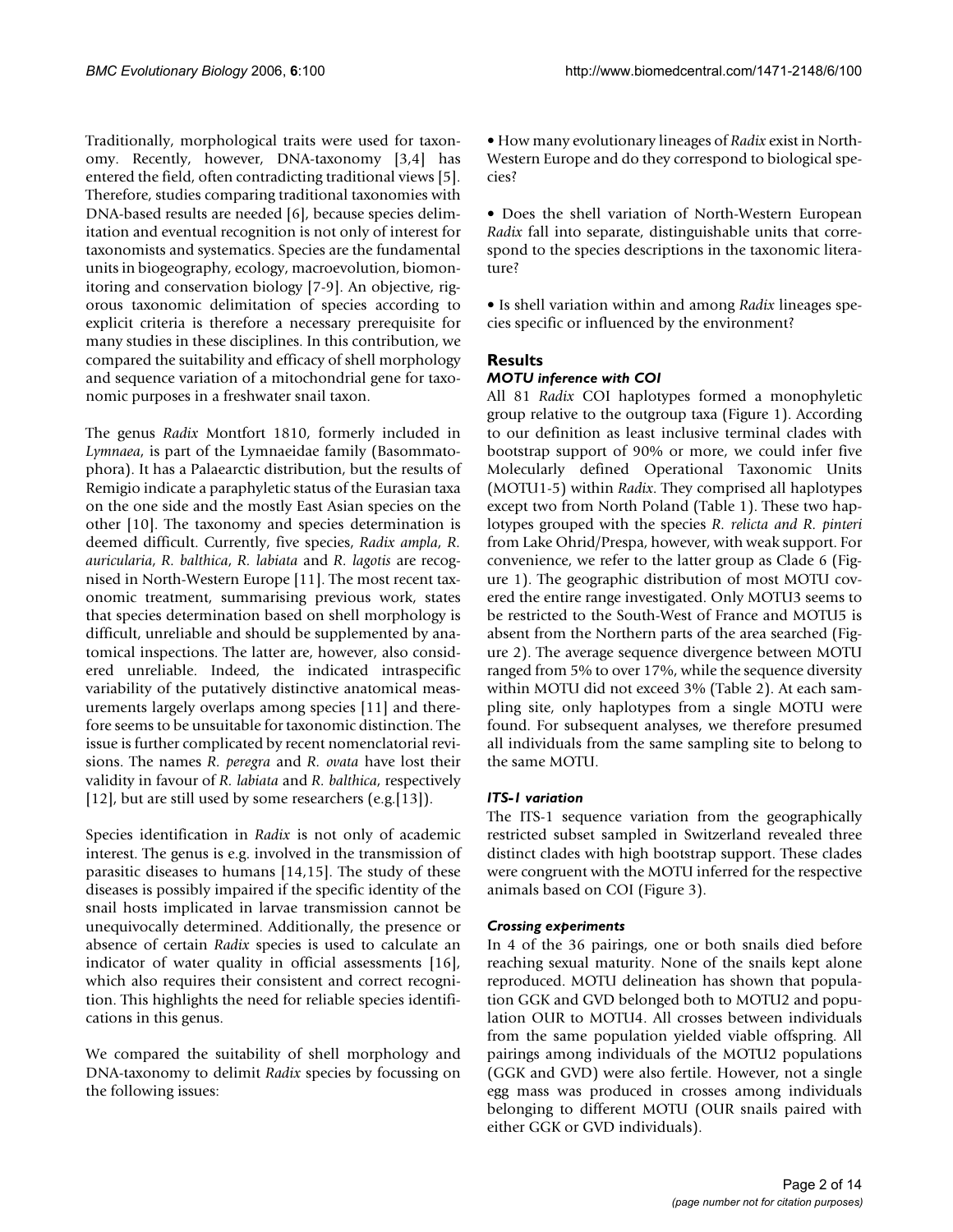

**Neighbour-Joining phenogram of ML-distances among** *Radix* **COI haplotypes**. MOTU were inferred as least inclusive terminal groups with bootstrap values of 90% or more.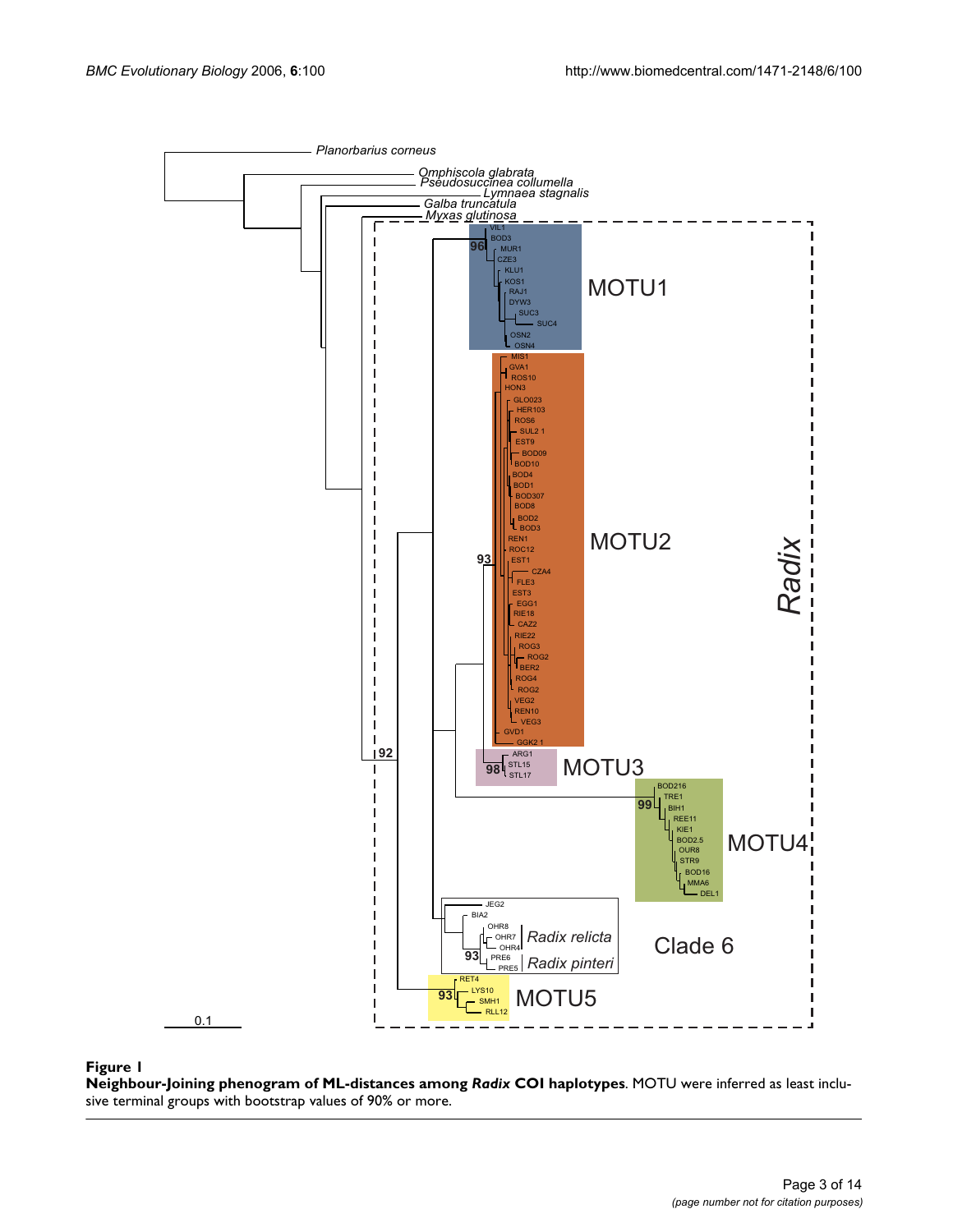| Abbreviation     | Location                      | Latitude | Longitude | Country     | $N_{COI}$                     | $N_{ITS-I}$    | $N_{\text{morph}}$       | Habitat data | <b>MOTU</b>    |
|------------------|-------------------------------|----------|-----------|-------------|-------------------------------|----------------|--------------------------|--------------|----------------|
| OUM              | Umea                          | 63.845   | 20.259    | Schweden    | 4                             |                | 6                        |              | $\mathbf{2}$   |
| <b>FLE</b>       | Flensburg                     | 54.699   | 9.505     | Germany     | $\mathbf{I}$                  |                | 7                        | X            | $\mathbf{2}$   |
| EGG              | Eggebek                       | 54.614   | 9.372     | Germany     | J.                            |                |                          |              | $\mathbf{2}$   |
| <b>BUC</b>       | Groß Buchwald                 | 54.172   | 10.073    | Germany     | <sup>1</sup>                  |                |                          |              | $\mathbf{2}$   |
| <b>KBW</b>       | Kühlungsborn                  | 54.149   | 11.725    | Germany     | 3                             |                | 12                       | X            | $\mathbf{2}$   |
| <b>RIE</b>       | Riedensee                     | 54.149   | 11.689    | Germany     | 2                             |                | 24                       | X            | $\overline{2}$ |
| <b>BDO</b>       | <b>Bad Doberan</b>            | 54.075   | 11.936    | Germany     | 2                             |                | 32                       | X            | $\mathbf{2}$   |
| LES              | Lesno                         | 53.945   | 17.718    | Poland      | $\overline{\phantom{a}}$      |                | 8                        | X            | 6              |
| MIS              | Mistorf                       | 53.884   | 12.175    | Germany     | 3                             |                | 4                        | X            | $\mathbf{2}$   |
| <b>TRE</b>       | <b>Tressower See</b>          | 53.851   | 11.323    | Germany     | 4                             |                | 4                        | X            | 4              |
| KOS              | Kosewo                        | 53.834   | 21.382    | Poland      | H                             |                | 3                        | X            |                |
| <b>DYW</b>       | Dywity                        | 53.818   | 20.477    | Poland      | 2                             |                | 5                        | X            |                |
| <b>KLU</b>       | Klusy                         | 53.803   | 22.120    | Poland      | $\overline{2}$                |                | 7                        | X            |                |
| JEG              | River Jegrznia                | 53.730   | 22.706    | Poland      | $\overline{\phantom{a}}$      |                |                          |              | 6              |
| RAJ              | Lake Rajgrodzkie              | 53.730   | 22.619    | Poland      | <sup>1</sup>                  |                | 7                        | X            |                |
| <b>ROG</b>       | Roggeliner See                | 53.729   | 10.940    | Germany     | 3                             |                | 5                        | X            | 2              |
| <b>CZA</b>       | Czarne                        | 53.682   | 16.925    | Poland      | $\mathbf{2}$                  |                |                          |              | $\overline{2}$ |
| <b>DRA</b>       | Lake Drawsko                  | 53.567   | 16.22     | Poland      | H                             |                | 3                        | X            | 4              |
| <b>CZE</b>       | Czechowizna                   | 53.333   | 22.886    | Poland      | H                             |                | 7                        |              |                |
| KIE              | Kierzkow                      | 52.996   | 14.811    | Poland      |                               |                |                          |              | 4              |
| OSNI             | Osno, River Lenka             | 52.454   | 14.871    | Poland      | 3                             |                | 4                        | X            |                |
| <b>BIA</b>       | Bialobrzegi                   | 51.650   | 20.962    | Poland      | $\mathbf{2}$                  |                | 3                        | X            | 6              |
| SOM              | Sömmerda                      | 51.236   | 10.977    | Germany     | 3                             |                |                          |              | $\mathbf{2}$   |
|                  |                               |          |           |             | 3                             |                |                          |              | $\mathbf{2}$   |
| SUL              | Sülze                         | 51.087   | 11.625    | Germany     | $\mathbf{2}$                  |                | 49<br>8                  | X<br>X       | I              |
| <b>SUC</b>       | Suchedniow<br>Oberurff        | 51.072   | 20.846    | Poland      | 3                             |                | 24                       | X            |                |
| <b>OUR</b>       |                               | 51.036   | 9.161     | Germany     |                               |                |                          |              | 4              |
| <b>MMA</b>       | Maarfelder Maar               | 50.101   | 6.758     | Germany     | 5                             |                | $\blacksquare$           |              | 4              |
| <b>STR</b>       | Steinrodsee                   | 49.992   | 8.6       | Germany     | $\mathbf{2}$                  |                | 4<br>9                   | X            | 4              |
| GGK              | Groß Gerau                    | 49.935   | 8.479     | Germany     | 3                             |                |                          | X            | $\mathbf{2}$   |
| SMH              | Stuttgart-Mühlhausen          | 48.838   | 9.229     | Germany     | H<br>$\overline{\phantom{a}}$ |                | 8                        | X            | 5              |
| <b>GLO1</b>      | Glomel                        | 48.225   | $-3.404$  | France      |                               |                | 8                        |              | 4              |
| GLO <sub>2</sub> | Glomel                        | 48.225   | $-3.404$  | France      | 3                             |                | 4                        |              | $\mathbf{2}$   |
| <b>REE</b>       | Rennes                        | 48.106   | $-1.705$  | France      | 3                             |                | 17                       |              | 4              |
| <b>BODI</b>      | <b>Bodensee</b>               | 47.709   | 9.051     | Germany     | 7                             |                |                          |              | H              |
| BOD <sub>2</sub> | <b>Bodensee</b>               | 47.667   | 9.213     | Germany     | П                             |                |                          |              | $\mathbf{2}$   |
| BOD3             | <b>Bodensee</b>               | 47.667   | 9.213     | Germany     | 4                             |                | $\blacksquare$           |              | 4              |
| EST              | Estavayer-le-Lac              | 46.856   | 6.840     | Switzerland | 5                             |                | 20                       | X            | $\overline{2}$ |
| BIH              | Bihar                         | 46.747   | 22.210    | Romania     |                               |                | $\overline{\phantom{a}}$ |              | $\overline{4}$ |
| <b>ROS</b>       | Barrage des Rossens           | 46.720   | 7.109     | Switzerland | 6                             |                | 24                       | X            | $\mathbf{2}$   |
| AUG              | Les Auges                     | 46.615   | 7.181     | Switzerland | 6                             | 6              | 25                       | X            | $\mathbf{2}$   |
| <b>GVDI</b>      | Grandvillard                  | 46.555   | 7.072     | Switzerland | 4                             | T              | 120                      | X            | $\mathbf{2}$   |
| GVD <sub>2</sub> | Grandvillard                  | 46.554   | 7.074     | Switzerland | 3                             | 2              | $\blacksquare$           |              | $\mathbf{2}$   |
| <b>LYS</b>       | Les Lys                       | 46.502   | 6.989     | Switzerland | 3                             | $\overline{2}$ | 3                        | X            | 5              |
| <b>MBV</b>       | Montbovon                     | 46.492   | 7.047     | Switzerland | 3                             |                | П                        | X            | $\overline{2}$ |
| <b>MUR</b>       | Muraszemenye                  | 46.478   | 16.609    | Hungary     | J.                            |                | $\overline{\phantom{a}}$ |              |                |
| <b>HON</b>       | Lac de Hongrin                | 46.419   | 7.072     | Switzerland | 3                             | 3              | 30                       | X            | 5              |
| <b>VIL</b>       | Villeneuve                    | 46.399   | 6.890     | Switzerland | 6                             | 6              | 19                       | X            |                |
| <b>REN</b>       | Rennaz                        | 46.385   | 6.895     | Switzerland | 2                             | $\overline{2}$ | 27                       | X            | 2              |
| <b>ROC</b>       | Les Roches                    | 46.364   | 6.938     | Switzerland | 2                             |                | 24                       | X            | $\mathbf{2}$   |
| RET              | Lac de Retaud                 | 46.363   | 7.194     | Switzerland | 5                             | 5              | 42                       | X            | 5              |
| <b>VEG</b>       | <b>River Vegre</b>            | 46.150   | $-0.226$  | France      | 3                             |                | 3                        | X            | $\mathbf{2}$   |
| LAV              | Laval                         | 45.830   | 4.804     | France      | 4                             |                | 38                       |              | $\mathbf{2}$   |
| <b>HERI</b>      | Herbasse                      | 45.117   | 4.974     | France      | 2                             |                | 18                       |              | $\mathbf{2}$   |
| HER <sub>2</sub> | Herbasse                      | 45.117   | 4.974     | France      | 2                             |                | 18                       |              | $\overline{4}$ |
| CAZ              | Cazevielle                    | 43.769   | 3.798     | France      | $\mathbf{2}$                  |                | 16                       |              | 2              |
| STL              | St. Laurent de la Cabrierisse | 43.070   | 2.720     | France      | 2                             |                | 32                       | X            | 3              |
| ARG              | Argeles sur Mer               | 42.564   | 2.902     | France      | 3                             |                | $\overline{2}$           |              | 3              |
| RLL              | Rwan Lxjuka à Ljuka           | 42.541   | 18.374    | Croatia     | 3                             |                | 55                       |              | 5              |
| <b>DEL</b>       | Delvinë                       | 39.947   | 20.091    | Albania     | ı                             |                | 3                        |              | 4              |

**Table 1: Abbreviations, geographical position, country of origin and MOTU of the 67** *Radix* **locations sampled, number of individuals scored for COI, ITS-1 sequence variation and shell shape and whether data on the habitat structure for the site was available.**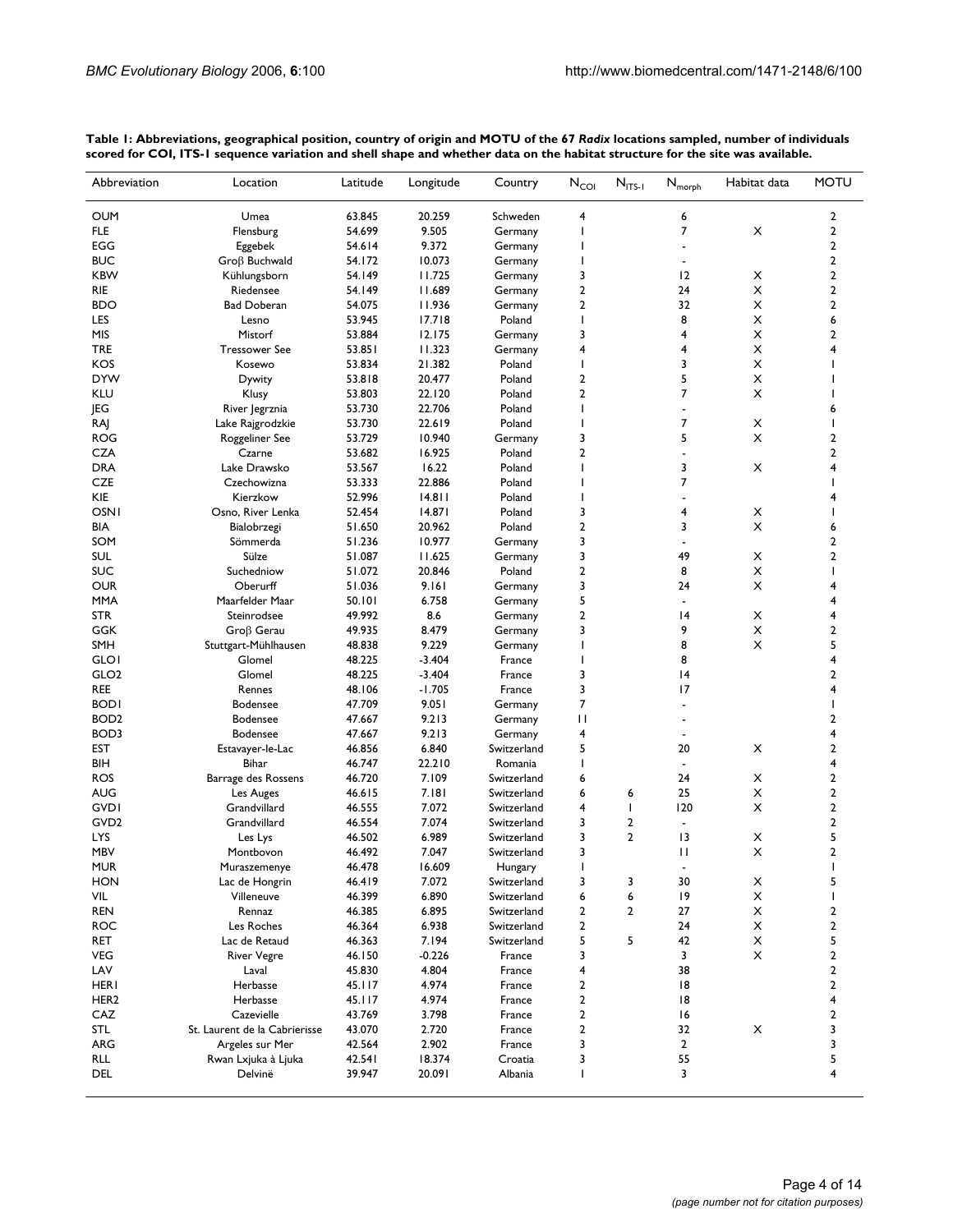

**Geographical distribution of MOTU across the sampling area**. At each sampling site only a single MOTU was found. However, at some locations more than a single site was sampled and yielded different MOTU. The dark lineages in the mapexcerpt below are elevation lines.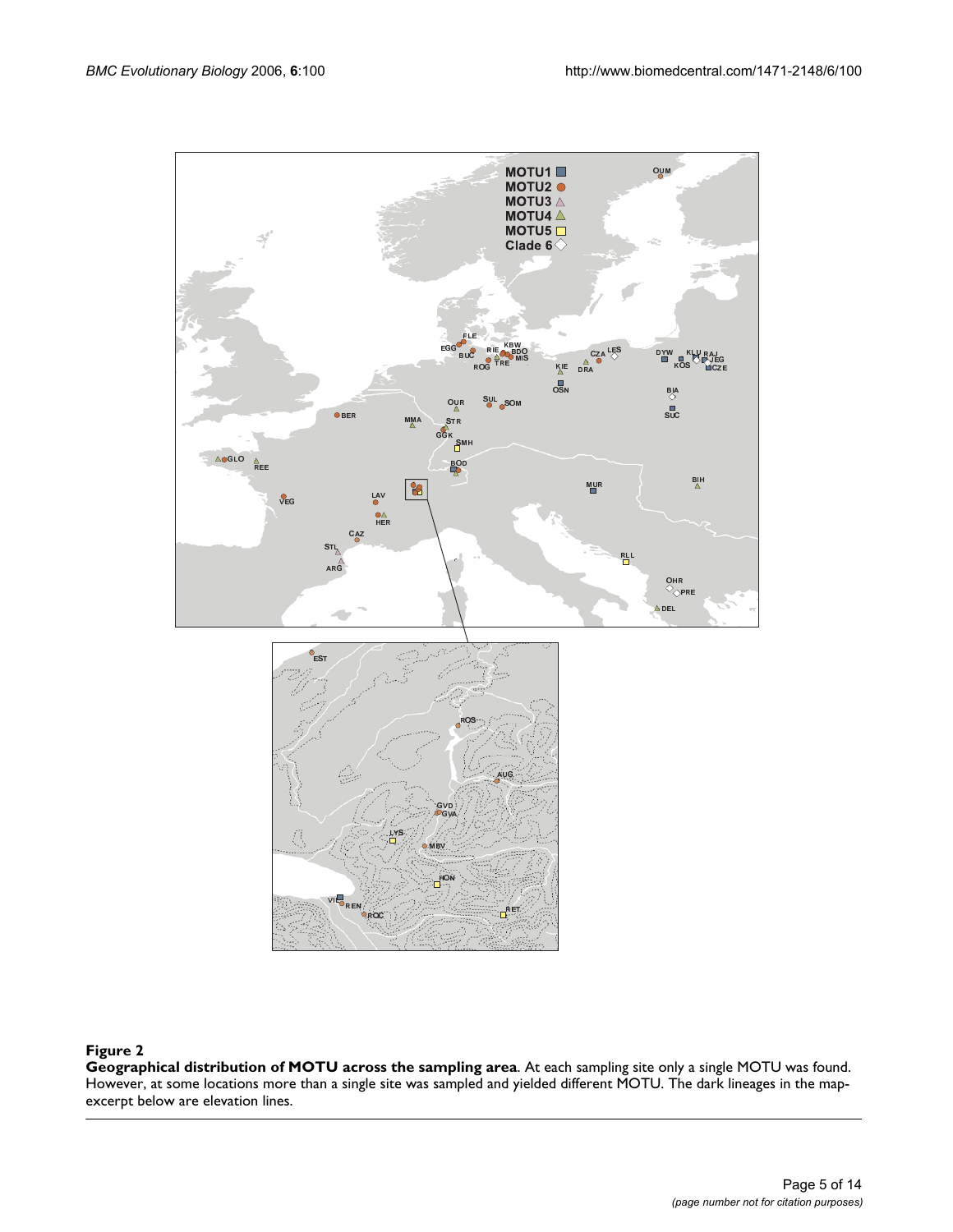|                   | <b>MOTUI</b>      | MOTU <sub>2</sub> | MOTU3             | MOTU4             | MOTU5             | Clade 6           |
|-------------------|-------------------|-------------------|-------------------|-------------------|-------------------|-------------------|
| <b>MOTUI</b>      | $0.014 \pm 0.004$ |                   |                   |                   |                   |                   |
| MOTU <sub>2</sub> | $0.104 \pm 0.014$ | $0.013 \pm 0.002$ |                   |                   |                   |                   |
| MOTU3             | $0.099 \pm 0.014$ | $0.050 \pm 0.010$ | $0.008 \pm 0.004$ |                   |                   |                   |
| MOTU4             | $0.172 \pm 0.019$ | $0.152 \pm 0.016$ | $0.152 \pm 0.017$ | $0.011 \pm 0.003$ |                   |                   |
| MOTU5             | $0.102 \pm 0.013$ | $0.128 \pm 0.014$ | $0.129 \pm 0.015$ | $0.160 \pm 0.016$ | $0.029 \pm 0.006$ |                   |
| Clade 6           | $0.090 \pm 0.013$ | $0.098 \pm 0.012$ | $0.101 + 0.013$   | $0.157 \pm 0.016$ | $0.122 + 0.014$   | $0.036 \pm 0.006$ |

**Table 2: Uncorrected average (± standard deviation) COI sequence diversity (diagonal) and divergence (below diagonal) within and among MOTU.**



**ITS-1 tree**. Unrooted single most parsimonious tree of nuclear ITS-1 variation from a subset of *Radix* individuals from neighbouring populations in Switzerland (Figure 2). The numbers at the nodes indicate the bootstrap support from 1000 replicates. The three highly supported terminal clades highlighted in gray are congruent to the MOTU as inferred from mitochondrial COI variation (Figure 1).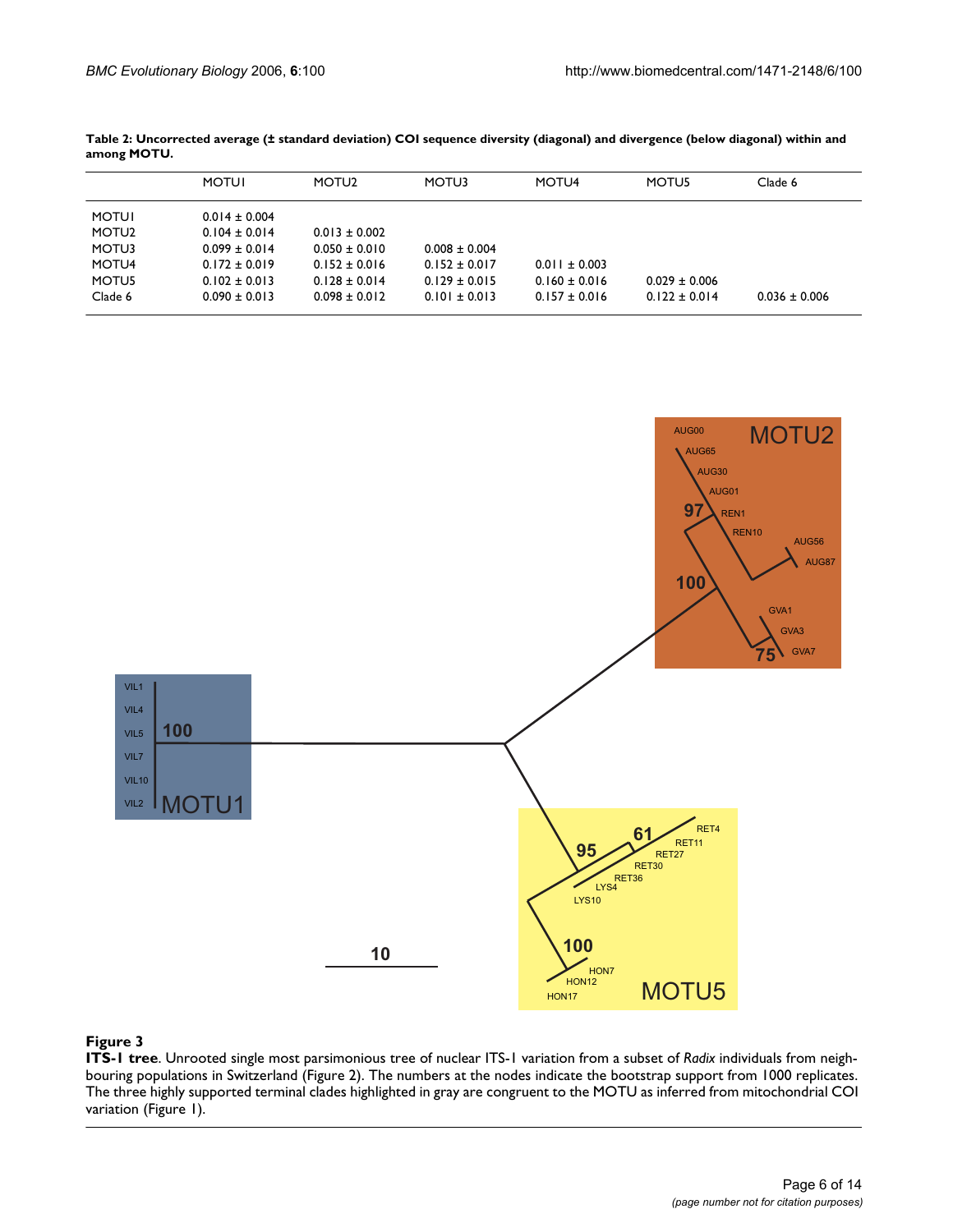## *Morphometric analysis*

The shell shapes of 837 individuals from the field were analysed. PCA extracted two meaningful axes (eigenvalues larger than expected from a broken stick model), representing 25.5% and 17.6% of the total morphometric variance, respectively. The first axis ordinated the shells in a gradient from elongated, slim shape with erect whorls towering over a narrow aperture (negative scores) to a globular shape with barely extruded whorls and a wide aperture larger than the rest of the shell (positive scores). The second axis opposed shells with slightly elevated whorls and wide aperture whose upper rim extends almost in a right angle on the positive side and shells with narrower apertures and immediately descending upper rim on the negative side. Apart from a slightly offset population (KBW) in the lower right quadrant, the morphospace described by these gradients is continuously filled, with most of the specimen positioned in an ellipse from the lower left to the upper right quadrant (Figure 4).

All MOTU occupied a large area of the common morphospace. While MOTU1 and MOTU4 shells were predominantly found to have rather large apertures, the opposite is true for MOTU5. MOTU3 shells figure in the centre of



## **Figure 4**

**PCA plot of morphological variation**. Plot of individual scores on the first two Principal Component axes of morphometric shell variation, accounting for 43.1% of the total variation. The affiliation of the individuals to MOTU is indicated, as well as the outline shapes of the most extreme individuals on the respective axes.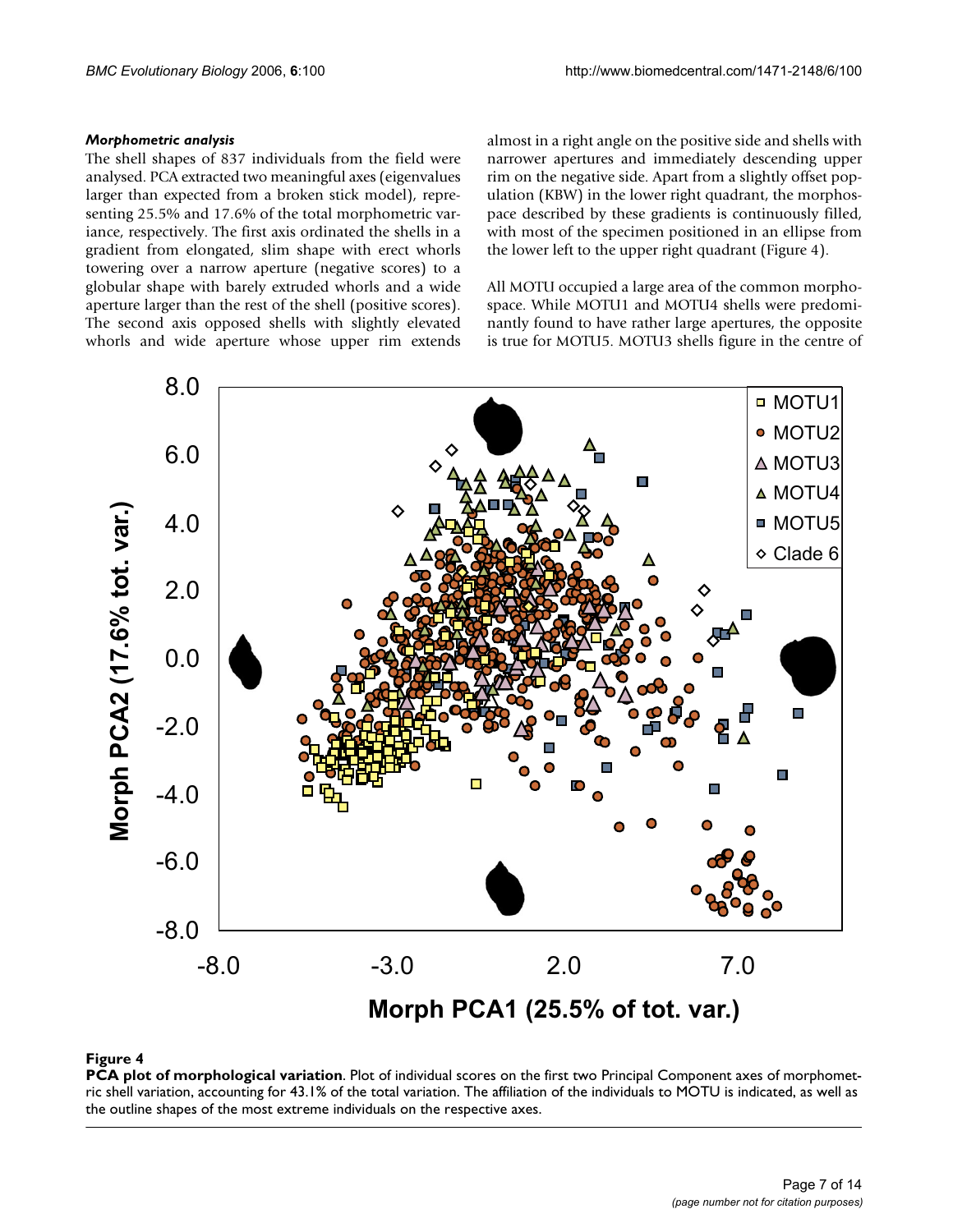the cloud. MOTU2 individuals were placed everywhere, including the somewhat aberrant KBW population. The morphospace of each MOTU overlaps with all other MOTU (Figure 4). Consequently, a discriminant analysis with MOTU as grouping factor resulted in a poor posterior classification success of less than 50% (details not shown).

## *Influence of habitat structure on shell shape*

NPCA on categorical habitat structure variables retained two meaningful axes, summarising 32.2% and 25.5% of total variance. The first axes opposed shallow, temporal water bodies on the negative side and deep, permanent habitats on the positive side. This axis was significantly correlated to the average population scores on Morph PCA2 ( $r = 0.514$ ,  $p = 0.002$ ). The second axis delineates a gradient from stagnant waters with muddy substrate to running streams and hard underground. A significant correlation existed between this axis and the average population scores on Morph PCA1 ( $r = 0.435$ ,  $p = 0.011$ ). Indicating the MOTU affiliation on the plot of these correlations reveals that MOTU4 occurs preferentially in deep, permanent waters (Figure 5). Otherwise, little structure in the habitat preferences of the MOTU can be detected. This finding is supported by a discriminant analysis with population MOTU as predictor on the habitat structure variables that, albeit being significant, resulted in a poor posterior classification success rate of less than 50% (details not shown).

## *Phenotypic plasticity*

Rearing populations from three different MOTU (2, 4, and 5) for one or two generations in the laboratory revealed the sensitivity of the developing shell shape to the experienced environmental conditions. In four out of five populations, the average shell shape became narrower, in two cases significantly. One population changed in the opposite direction, but not significantly (Figure 6). Similar, though not significant tendencies toward narrower shells were also observed along the second axes (data not shown).

## **Discussion**

## *MOTU inference and species delimitation in* **Radix**

Despite several attempts to characterise *Radix* and other Lymnaeidae species with molecular markers [17-19], this is the first study based on a substantial number of populations and individuals [5]. The monophyly inferred for all presumed *Radix* individuals in this (Figure 1) and other analyses [17,19] suggests that the European species of this genus form a natural taxon. All but two haplotypes were unanimously included in five MOTU according to the definition used. The DNA-taxonomy approach thus succeeded in finding internally homogeneous, recognisable groups of individuals. Following the tree based species delimitation approach of Wiens and Penkrot [6], the lack of apparent gene-flow between populations of different well supported basal lineages strongly indicates the existence of multiple species. The two ungrouped haplotypes



### Figure 5

**Covariation of habitat structure with shellshape**. Plot of the population score on habitat structure PCA axes (Eco PCA1 and 2) against a) population average scores on shell morphology PCA axis 2 (Morph PCA2) and b) Morph PCA1.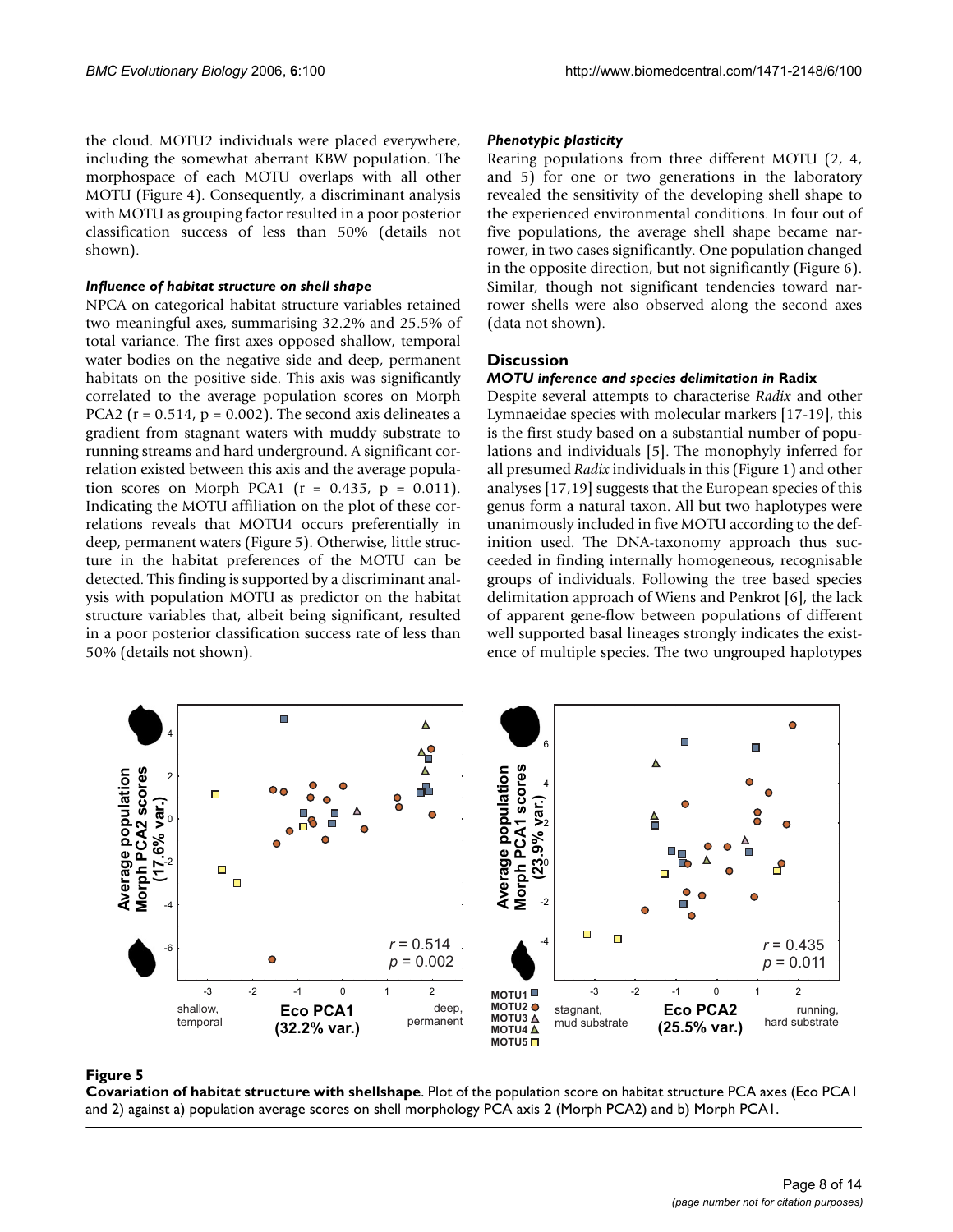

**Shell variation among generations of laboratory bred populations**. Population average scores on shell morphology PCA (Morph PCA1) of five field populations and after one respectively two generations of breeding in the laboratory. The error bars represent 95% confidence intervals.

from Poland are most similar to those derived from the described species *R. relicta* and *R. pinteri*. Intensified sampling in Eastern Europe would be necessary to determine their mutual relation and their distinctness from the lake Ohrid/Prespa species.

Conservatively assuming an exceptionally fast molecular clock rate, the sequence divergence of 5% among the most similar MOTU2 and 3 suggested that these lineages diverged at least 1 million years ago (Table 2). Such fast rates were suspected for land snails [20], but it is yet unclear whether they apply also for freshwater gastropods. Sequence divergence estimates using more conventional mutation rates of 1.5–2% implied divergence in the Pliocene. Such an ancient divergence among haplotype lineages is usually an indication for longstanding reproductive isolation [21]. The minimum divergence among MOTU exceeded the maximum divergence of 2.9% within MOTU.

Four of the six inferred clades have broad and overlapping geographical ranges (Figure 2). In this regard, *Radix* differs from the freshwater Basommatophora *Ancylus*, in which the inferred cryptic species are confined to specific areas [22]. Given the restricted sampling area and -density, it seems therefore possible that i) some clades like e.g. MOTU3 are actually more widespread and ii) additional clades may exist throughout the distribution range of the genus. Despite often close geographic co-occurrence of different MOTU, we never found two MOTU at the same site. Even though only few individuals were sequenced per site, the joint occurrence of more than one MOTU at a single site seems to be a quite uncommon phenomenon. Differences in micro distribution of two *Radix* lineages in the same mountain lake were also found by Ward *et al*. [23]. This might be due to either different microhabitat preferences, mutual competitive exclusion, rare dispersal events that render multiple colonisations of the same site improbable or – the combination of latter two – monop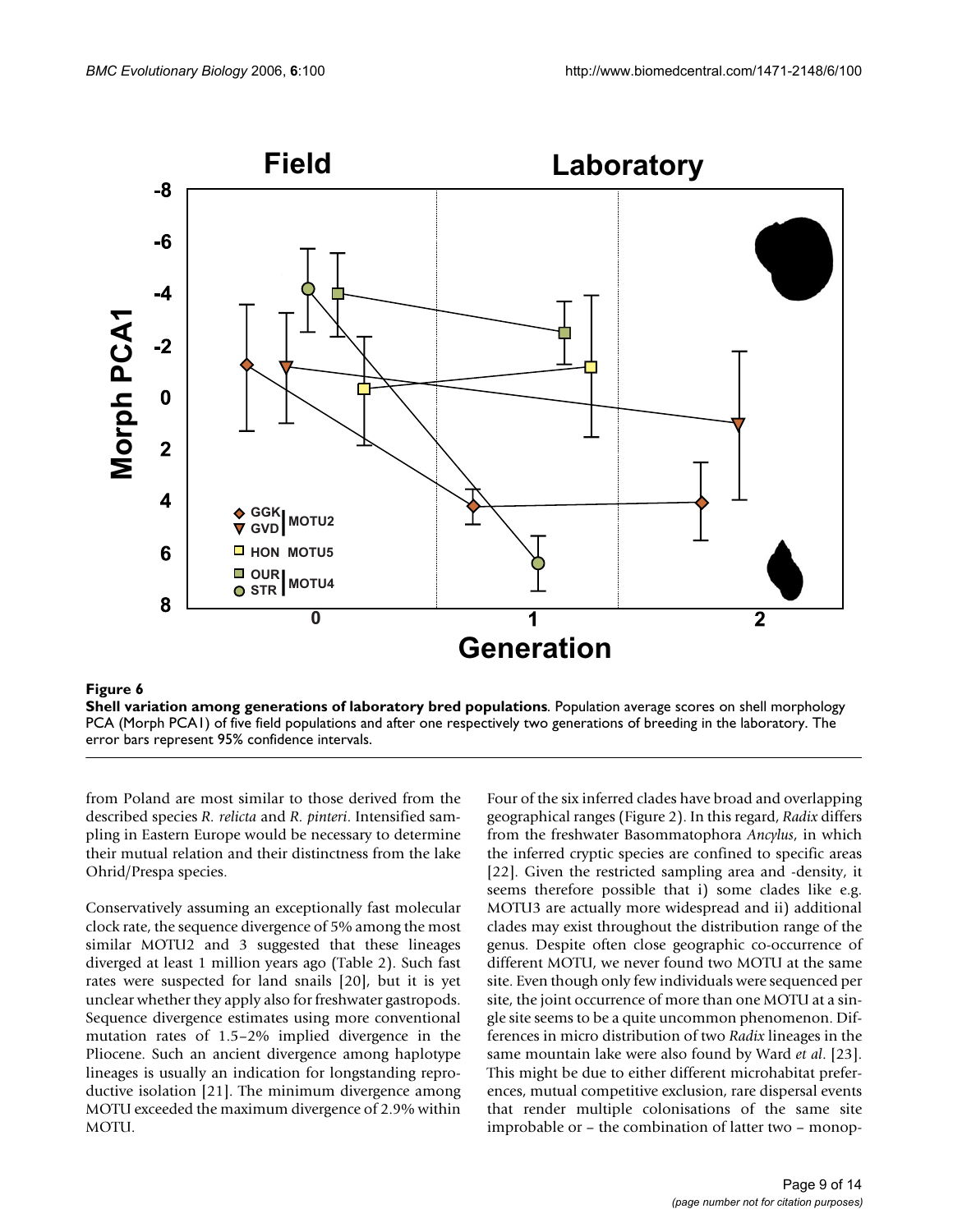olisation of the site by the species accidentally arrived first [24].

Shared mitochondrial haplotypes of the same MOTU among often geographically widely separated sampling sites suggested either recurrent gene-flow among populations or their recent common origin [25]. In order to test whether gene-flow among MOTU exists, we have surveyed the nuclear ITS-1 locus on a regional scale in Switzerland, because three of the inferred MOTU (1, 2, and 5) coexist there in close proximity. Nuclear gene-flow, as evidenced by shared haplotypes, seemed to occur only among populations of the same MOTU, but not among different lineages (Figure 3). The reciprocal monophyly and congruence of mitochondrial and nuclear loci despite the possibility to interbreed strongly suggested long lasting reproductive isolation among the lineages. Even though occasional hybridisation can not be categorically excluded based on our data, they seem to be rare events.

These results were corroborated by the crossing experiments among populations of MOTU2 and 4. The complete lack of interbreeding among lineages observed here is consistent with the findings of Wullschleger and Jokela [13]. The lack of offspring produced by snails kept in solitude, does not preclude selfing in the presence of mates or variation among the potential for selfing among different populations [26,27]. Taken all evidence together, the results strongly indicate that the MOTU inferred with COI represent reproductively isolated entities and can therefore be regarded as biological species [2].

## *Shell characters are unsuitable to delimit biological entities in* **Radix**

The main shell shape gradients extracted from morphometric data correspond to the shell characters used in the taxonomic literature and keys to distinguish among *Radix* species [11,28]. For example, *R. labiata* is presumed to differ from all other *Radix* by a descending upper aperture rim and a slightly inflated last whorl [11]. Such shells can be found in the lower left quadrant of the plot in Figure 4. However, there is a continuous transition between this form and other shell shapes, making it impossible to delimit a morphological entity on the given descriptive criteria. The same is true for all other described species (Figure 4). Therefore, any attempt to find discrete, consistent groups based on shell shape differences is obviously bound to fail, let alone to delimit or identify biological species on the basis of these characters [1,6]. The absence of discrete, homogenous groups based on shell shape showed the unsuitability of these characters for taxonomic purposes in *Radix*. Moreover, the shell variability of the inferred MOTU overlaps to a large extent and is therefore also unsuitable to identify the evolutionary lineages. The failure to find consistent morphological groups and

the large mutual overlap in morphospace of evolutionary lineages made it difficult to match the inferred MOTU to described taxonomical entities. One reasonable procedure for such a venture could be to sequence individuals from the type location. There are, however, two major obstacles for this proceeding. First, the type locations are often poorly defined. For example, in the description of *R. auricularia* by Linné in 1758, it is stated that the species "lives in Europe". Given that different species may occur in close proximity (e.g. HER, BOD), even quite precise information may be misleading. Second, the habitat of most *Radix* species is more or less ephemeral. It is therefore questionable whether the present day populations are identical with the described ones several hundred years ago. Consequently, the designation of neotypes, including molecular information and/or tissue deposition appears to be the only feasible strategy to establish the taxonomy of the genus. However, a formal taxonomic revision of the genus was not the aim of the study.

## *Influence of the environment on shell shape variation in*  **Radix**

The environment proved to covary significantly with the shell shape, even though taken rather crudely into account in terms of descriptive habitat structure characteristics. The evolutionary lineage on the other hand had no detectable impact on shell shape, suggesting that the observed variation within *Radix* lineages is little restrained by their phylogenetic history. Because causal relations were not investigated, we cannot say whether the habitat structure has a direct influence on the shell shape or whether covarying factors not taken into account affect the shell development (Figure 5). This raises the suspicion that the reported covariation of differences in the soft body anatomy with shell shape [11] may be also under environmental control and therefore not suited for species delimitation. Further investigations would be necessary to match anatomical differences with species boundaries.

Narrow shells seemed to prevail in temporal, shallow, stagnant waters with soft substrate, while the shells with large apertures were preferentially found in deep, permanent, or running waters on hard surfaces (Figure 5). Large apertures might thus reflect adaptations to predation pressure and/or water current by offering a larger adherence surface for the snail's foot. A phenotypic reaction to particular environmental conditions might also be the reason for the outstanding shell shape of the KBW population, belong otherwise to MOTU2 (Figure 4). The sampling site in a little stream carried an extraordinary load of iron oxide, as evidenced by a typical red precipitate.

The question remained whether the occurrence of similar shell traits in all lineages is due to adaptation to local selection pressures or developmental plasticity in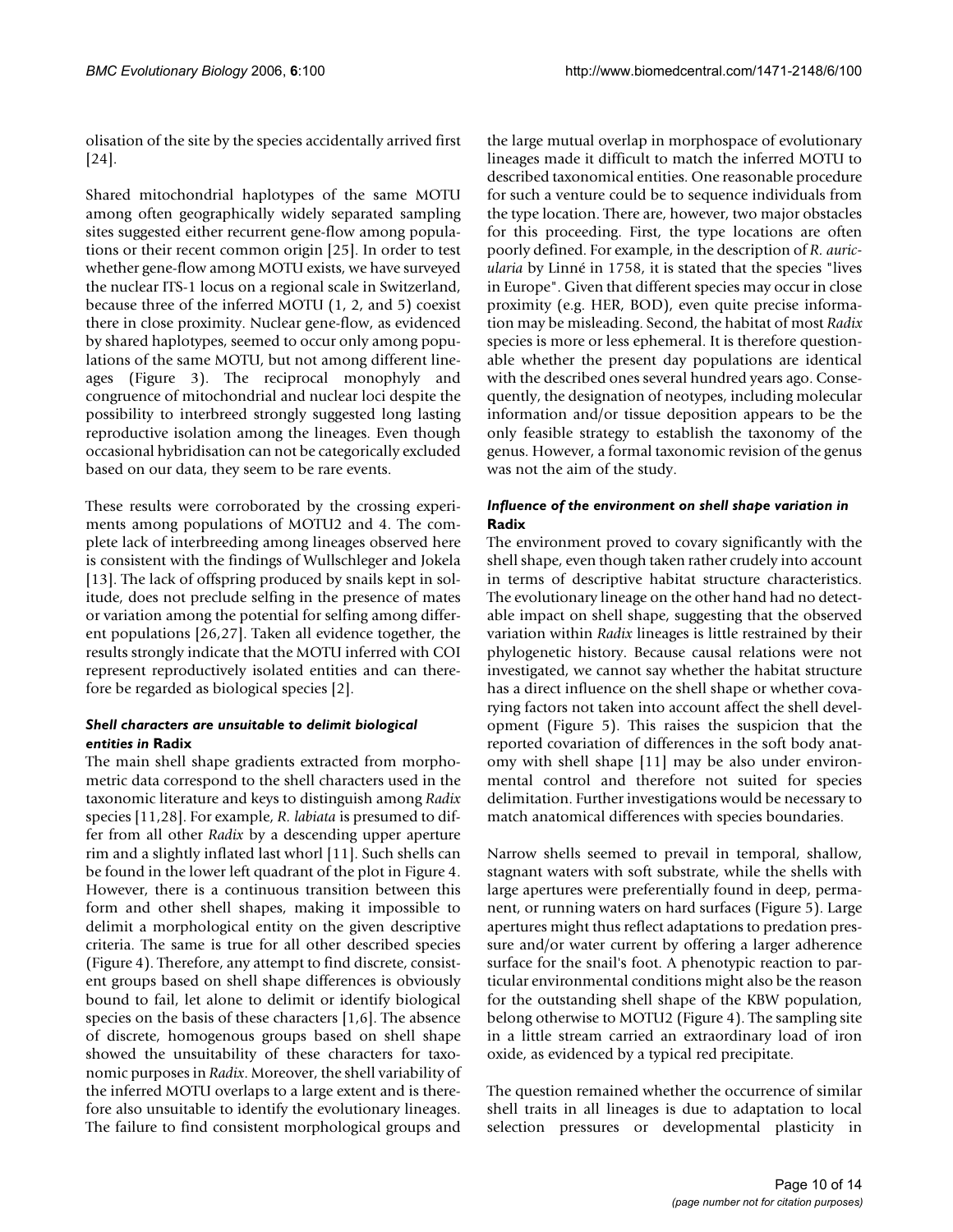response to environmental conditions (which may be itself under natural selection) common to all *Radix* species. Multiple independent similar adaptations to local selection pressures have been demonstrated for several limnic organisms [29,30]. The fast transition within one generation towards narrower shells under laboratory conditions without water current and predation, however, argues rather for phenotypic plasticity of the shell during growth (Figure 6). A similar change in shell morphology was also observed in a study by Wullschleger and Jokela [31]. Phenotypic response to an unrecorded change in environmental conditions might therefore be a plausible alternative explanation to competitive replacement for the observed transition of narrow shaped shells (identified as *R. peregra*) by broad shaped shells (termed *R. auricularia*) in the field within a single year by Adam and Lewis [32].

## **Conclusion**

We conclude that the taxonomic distinction of species in the genus *Radix* cannot be based on shell morphology, because the variability is i) continuous, ii) largely overlapping among biological species and iii) phenotypically plastic in response to environmental conditions, as previously suspected [31]. This means that species identifications based on shell morphology have probably not resulted in reliable data. As most species designations of *Radix* in scientific collections, ecological studies or environmental monitoring are based on exactly these characters, results from such studies must be treated with caution. This situation would be embarrassing, but not very serious, if only this particular freshwater gastropod genus would be affected. However, an increasing number of studies e.g. [33-39] have shown that cryptic species or overlapping variability is a quite common phenomenon in invertebrates. Insufficient morphological differentiation among invertebrate species is therefore likely to be taxonomically widespread, resulting in dubious if not outright wrong species identifications and delimitations. In many cases, such misidentifications probably lead to questionable scientific inferences. This situation is likely to be even more severe, since the majority of taxonomic identifications are not made by systematic specialists of the respective taxa, but by researchers interested primarily in other issues [40].

On the other hand, the DNA-taxonomy based on the sequence divergence of short mitochondrial sequences recognised entities that fulfilled the desirable criteria of recognisability and internal homogeneity on the basis of an objective and explicit heuristic [1]. The recognised entities also coincided with biological species, as shown by other lines of evidence. Apart from the manifold practical assets of these approaches, reviewed thoroughly elsewhere [4,41,42], the greatest conceptional advantage of DNA-taxonomy over morphological methods lies in the direct inheritance of the characters used for identification. Unlike many morphological characters, DNA-sequences do not underlie potentially misleading developmental or environmental modifications. Another advantage of this approach is that the evolutionary entities can later be unequivocally re-identified by their COI sequence [43], regardless whether or not the inferred species could be matched to a contemporarily recognised species, belonged to yet undescribed lineages or will be the "victim" of a future taxonomic revision. Moreover, as the DNA sequences and associated digital shell pictures are deposited in Internet based repositories, they are available for further studies, a highly desirable feature of taxonomical data [44,45]. Even an automated MOTU delineation and species re-identification at large scale seems therefore imaginable in the near future [46]. We recognise, however, the danger that also DNA-taxonomy may fail to resolve recently diverged taxa, especially if the species have ancestrally polymorphic mitochondrial haplotypes that do not sort according to subsequent speciation events [47].

The need for reliable species-level identification is contentious [40,48] and DNA-taxonomy and -barcoding could provide it when taxonomic discrimination at this level is warranted. It could also ensure uniform quality of results in studies where the quality of taxonomic data might be compromised by differing taxonomic profusions or opinions among researchers involved. In a way, DNA-taxonomy can make species based research independent of the imponderabilities of present and future taxonomical developments and could keep species based studies comparable over space and time.

## **Methods**

## *Sampling*

*Radix* snails were sampled from 60 sites at 57 locations throughout Europe, with emphasis on France, Switzerland, Germany and Poland. At each site, snails were sampled from at maximum 1 m shoreline, the distance between sites at the same location being at least 25 m. Snails were fixed immediately upon sampling in 80% ethanol, and except for those destined for breeding and crossing experiments. The latter were transported in aerated beakers to the laboratory.

## *DNA isolation, COI sequencing and MOTU identification*

The extracted soft body of the snails was crushed and vortexed in 10% w/v laundry detergent solution for storage at room temperature and tissue digestion [49]. DNA was extracted following the protocol of Winnepenninckx *et al*. [50]. For 169 individuals, a 512 bp segment of the cytochrome oxidase subunit I gene (COI) was amplified with PCR and sequenced. For a subset of individuals (see below), the internal transcribed spacer 1 (ITS-1) from the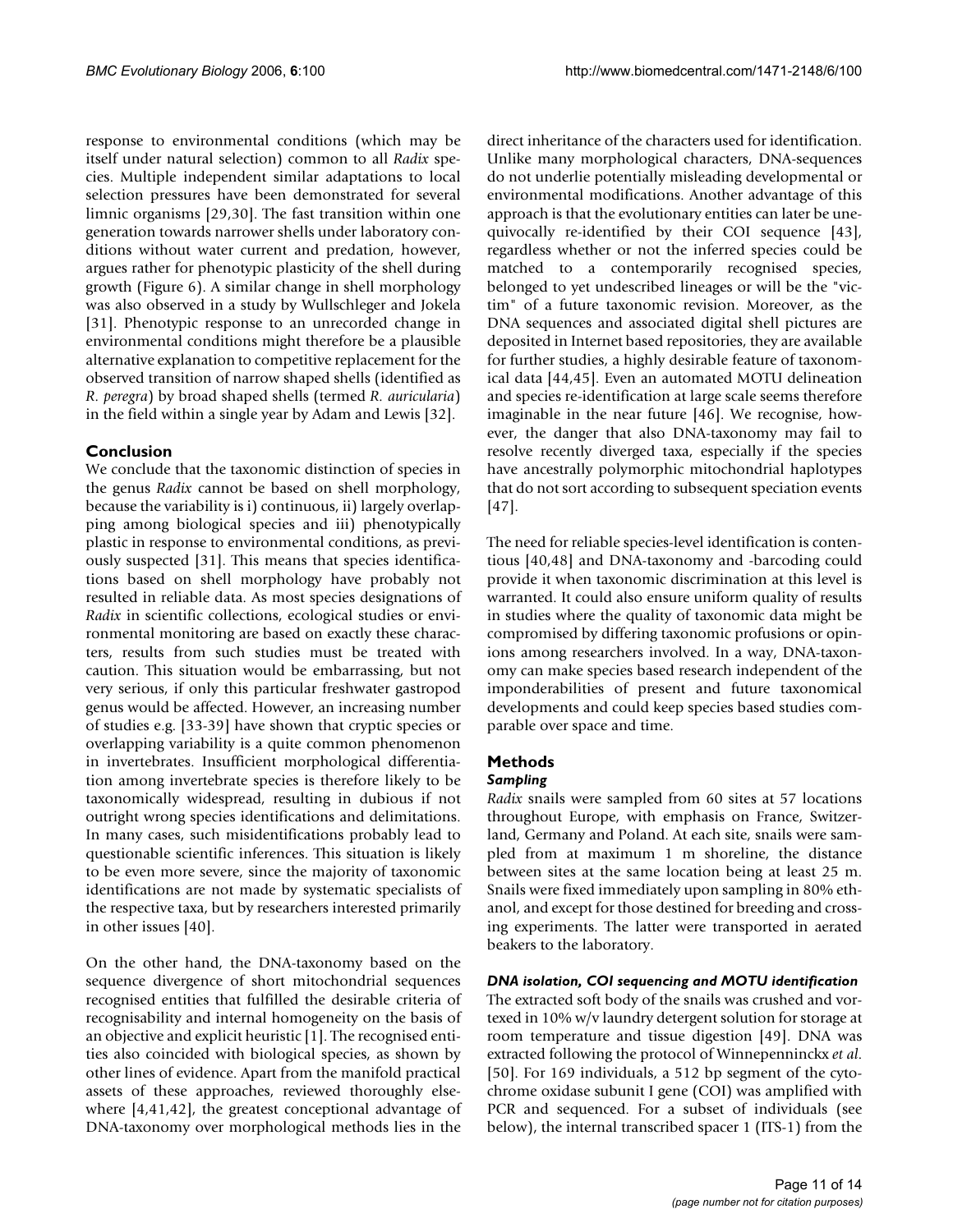nuclear ribosomal cluster was additionally amplified and sequenced. An amount of 0.2 to 1 ng total DNA was used as template in polymerase chain reaction (PCR). Specific PCRs were performed with the primers, amplification conditions and temperature profiles shown in [39]. Primers were used for both specific PCR and subsequential automated direct sequencing. PCR products were purified using E.N.Z.A. Cycle Pure Kit (peqlab, Erlangen, Germany) PureLink PCR Purification Kit (Invitrogen, USA). Ten ng per sample were subjected to cycle sequencing using the CEQ DTCS Quick Start Kit (Beckman Coulter, USA). Sequences were analysed on a CEQ 2000 automated DNA Sequencer, Beckman Coulter. In order to verify the results, gene products were sequenced in both directions and the two strands were aligned with SEQUENCE NAVIGATOR 1.0.1 (Perkin-Elmer, Norwalk, CT, USA). Sequences were deposited in GenBank under accession numbers [DQ980030](http://www.ncbi.nih.gov/entrez/query.fcgi?db=Nucleotide&cmd=search&term=DQ980030)[–DQ980193](http://www.ncbi.nih.gov/entrez/query.fcgi?db=Nucleotide&cmd=search&term=DQ980193). Digital pictures of the shells together with specimen information for most of the sequenced individuals were deposited in the Barcoding of Life Database (MPRAD1-06 – MPRAD139- 06). The orthologous DNA sequences were initially aligned using the default settings of CLUSTALW [51] and optimised by eye. The sequences were collapsed to haplotypes prior to phylogenetic analysis. Additionally, COI sequences were obtained from the non-focus species *Radix relicta* (ancient lake Ohrid, Albania) and *R. pinteri* (Lake Prespa, Macedonia), as well as from several other Basommatophora species that served as outgroup. We used the COI data set to infer MOTU, relying on sequence divergence. To this end, the most likely model of sequence evolution and its parameters according to the Akaike information criterion were inferred for the COI dataset using MODELTEST v. 3.6 [52]. The chosen model (GTR+I+Γ) was then used to compute pairwise sequence divergence estimates between all individuals. To visualise the results, an unrooted neighbour-joining (NJ) phenogram was constructed based on the pairwise ML-distance matrix with PAUP 4.10 b [53]. Support of nodes by the data was estimated using the bootstrap [54]. Molecular Defined Operational Taxonomic Units (MOTU) [55,56], were then defined as least inclusive terminal groups with 90% bootstrap support or more, using 1000 bootstrap replicates. This follows the general definition of Operational Taxonomic Units (OTU) as groups of organisms used in a taxonomic study without designation of taxonomic rank. Just as OTU in traditional taxonomy, MOTU do not necessarily equate to biological species, but should be treated as taxonomical hypotheses in need for additional evidence of their mutual reproductive isolation [1].

## *Test for congruence among in mitochondrial and nuclear loci*

To test for congruence in MOTU inference from mitochondrial and nuclear loci, the sequence variation on the ITS-1 locus of a subset of 27 individuals from neighbouring populations in Switzerland (Table 1) was analysed. These populations were chosen, because three MOTU occurred there in close geographical proximity, allowing potentially gene-flow among these sites. Of the approximately 590 bp fragment amplified, only 217 bp could be unambiguously read, which yielded 47 informative sites. The initial inspection of the sequence alignment revealed that saturation was not an issue, but gaps were likely to be informative. Therefore, parsimony with gaps treated as fifth state was chosen as a means to reconstruct the gene tree, using PAUP 4.10 b [53]. The support of the resulting phylogeny by the data was assessed using the bootstrap [54].

## *Crossing experiments*

Fifteen to twenty individuals from three populations (GGK, GVD, OUR) were reared until reproduction in the laboratory in different 10 l aquaria in aged tap water at 18–20°C under a 16/8 light/dark regime with food *ad libitum* consisting of boiled lettuce and commercial fish food. Snails from the next generation were isolated before they reached sexual maturity (shell length smaller than 5 mm) and paired with a single other snail in a smaller vessel (1 l) under the same conditions as described above. Pairings were carried out with six replicates for each possible interand intra population combination, resulting in a total of 36 attempted crossings. To control for possible self-fertilisation in these hermaphroditic snails, six individuals from each population were raised alone. Only from these three populations, a sufficient number of laboratory reared individuals with known genetic origin was available.

## *Morphometric analysis*

To assess the shell shape of *Radix* in a repeatable, objective fashion, we used morphometric techniques. Only shells from adult individuals were considered. Shells were placed (with the aperture down) on the glass plate of a scanner and imaged against a black background with a resolution of 300 dpi to greyscale pictures. Resulting images were edited for improved contrast and then transformed to black/white images. The program tpsDIG [57] was used to apply 150 equidistantly spaced points on the shell outline. These points were used to produce a closed outline curve. The shape of the shells was quantified by elliptic Fourier approximation as described by [58]. This technique consists of decomposing a closed contour curve in a two-dimensional plane into a sum of harmonically related sequences. Fourier decompositions are sensitive to location, size and orientation of objects. We consequently used the longitudinal axis of the shells to rotate them into the same orientation. The images were then centred and normalised for size. The decomposition into Fourier series was computed with EFAWin [59], using the algorithms of [60]. The application of 10 harmonics was sufficient to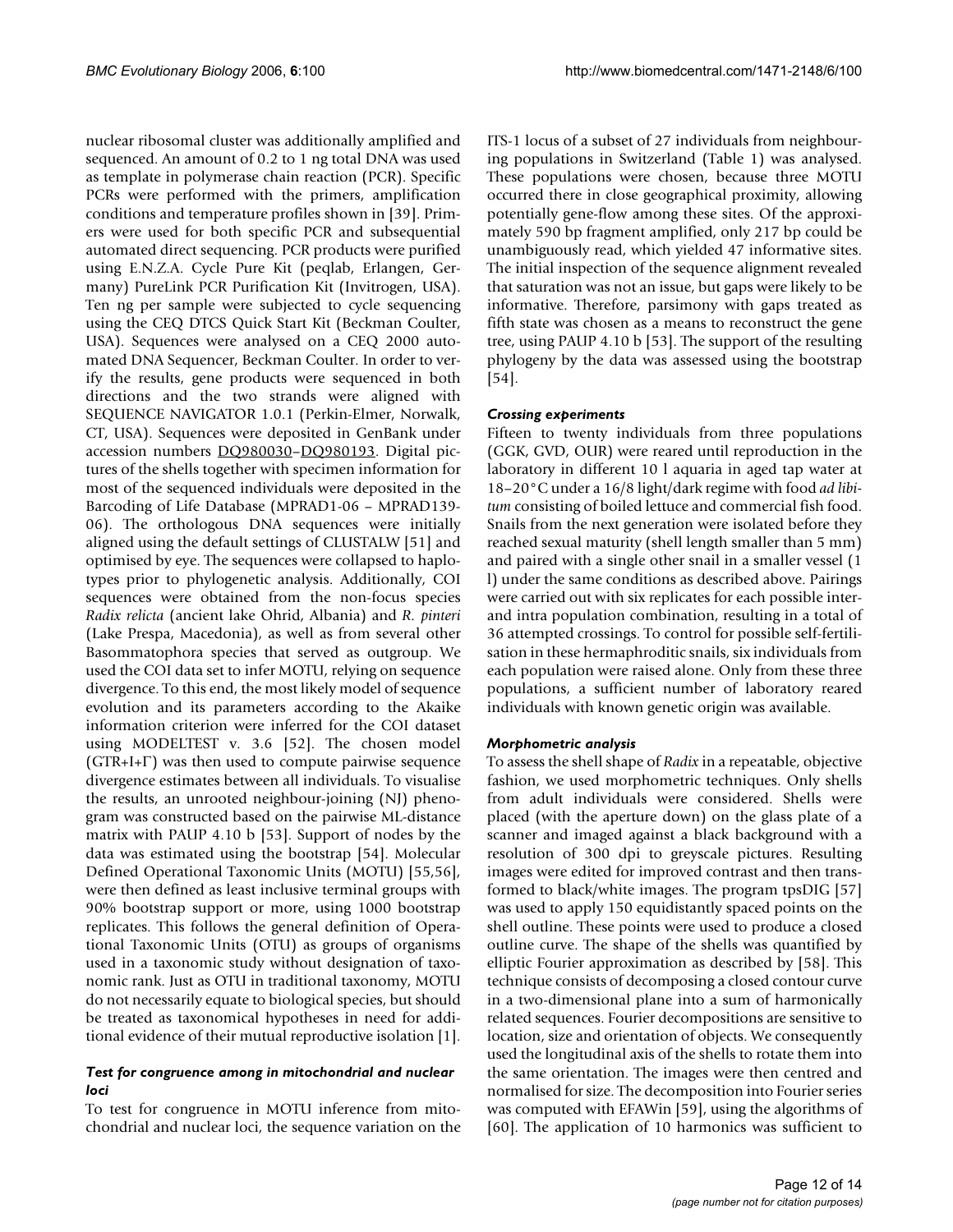reproduce the outline with high accuracy. As the first three coefficients are trivial, this resulted in 37 Fourier variables. These variables were summarised in a Principal Component Analysis. For correlation analyses with habitat characteristics, the population means of the individual Principal Component scores were computed.

## *Assessment of habitat characteristics*

To characterise the habitat, the following categorical variables of 35 *Radix* populations (Table 1) visited during sampling were recorded: altitude class (below/above 1000 m), current (stagnant/slow/fast), depth (less/more than 1 m), permanency (ephemeral/permanent), macrophytes (present/absent) and sediment size (mud/sand/hard). We used Nonlinear Principal Component Analysis (NPCA) to summarise habitat score variables of these habitat structure characteristics. NPCA was developed for the analysis of rankable categorical data and can be used in a similar fashion as standard PCA.

## *Shell shape variation among laboratory bred generations*

Individuals from five populations (GGK, GVD, OUR, HON, STR) were bred separately in the laboratory for one or two generations (two populations reproduced faster) under the conditions mentioned above. Only individuals from these populations could be brought alive in sufficient number into the laboratory. The shells of the deceased adults in each generation were removed from the basin and measured morphometrically as described above. Unfortunately, the shells of the first laboratory generation of GVD were accidentally discarded and could not be analysed.

## **Authors' contributions**

MP designed the study, sampled a part of the populations, gathered the morphometric data, performed the experiments and analyses and drafted the manuscript. MC sampled also, performed the molecular analyses and was involved in the final preparation of the manuscript. BS provided background information, retrieved relevant literature citations and was involved in the final preparation of the manuscript. All Authors have read and approved the final manuscript version.

## **Acknowledgements**

We are deeply indebted to the numerous colleagues that contributed samples and Paul von der Schnerlen for his unwavering support during sampling. We thank Dirk Steinke and three anonymous referees for their valuable comments. The work received financial support within the AQUASHIFT priority program (grant MP390/4-1).

## **References**

- 1. Mayr E: *Principles of Systematic Zoology* New York: Mcgraw-Hill; 1969. 2. Mayr E: *Systematics and the Origin of Species* New York: Dover Publi-
- cations; 1942.
- 3. Blaxter ML: **The promise of a DNA taxonomy.** *Phil Trans Roy Soc Lond Ser B* 2004, **359:**669-679.
- 4. Tautz D, Arctander P, Minelli A, Thomas RH, Vogler AP: **A plea for DNA taxonomy.** *Trends Ecol Evol* 2003, **18:**70-74.
- 5. Sites JW, Marshall JC: **Delimiting species: a Renaissance issue in systematic biology.** *Trends Ecol Evol* 2003, **18:**462-470.
- 6. Wiens JJ, Penkrot TA: **Delimiting species using DNA and morphological variation and discordant species limits in Spiny Lizards (***Sceloporus***).** *Sys Biol* 2002, **51:**69-91.
- 7. Barraclough TG, Nee S: **[Phylogenetics and speciation.](http://www.ncbi.nlm.nih.gov/entrez/query.fcgi?cmd=Retrieve&db=PubMed&dopt=Abstract&list_uids=11403872)** *Trends Ecol Evol* 2001, **16:**391-399.
- 8. Sites JW, Crandall KA: **Testing species boundaries in biodiversity studies.** *Cons Biol* 1997, **11:**1289-1297.
- 9. Blackburn TM, Gaston KJ: **Some methodological issues in macroecology.** *Am Nat* 1998, **151:**.
- 10. Remigio EA: **Molecular phylogenetic relationships in the aquatic snail genus** *Lymnaea***, the intermediate host of the causative agent of fascioliasis: insights from broader taxon sampling.** *Parasit Res* 2002, **88:**687-696.
- 11. Glöer P: *Die Sü*β*wassergastropoden Nord- und Mitteleuropas* Hackenheim: ConchBooks; 2002.
- 12. Kruglov ND, Starobogatov YI: **A contribution to the morphology of European representatives of the subgenus** *Peregriana* **(Lymnaea, Gastropoda, Pulmonata).** *Zoologicheskii Zhurnal* 1983, **62:**1462-1473.
- 13. Wullschleger EB, Wiehn J, Jokela J: **Reproductive character displacement between the closely related freshwater snails** *Lymnaea peregra* **and** *L-ovata***.** *Evol Ecol Res* 2002, **4:**247-257.
- 14. Mas-Coma S, Bargues MD, Valero MA: **Fascioliasis and other** plant-borne trematode zoonoses. **35:**1255-1278.
- 15. Ferte H, Depaquit J, Carre S, Villena I, Leger N: **Presence of** *Trichobilharzia szidati* **in** *Lymnaea stagnalis* **and** *T. franki* **in** *Radix auricularia* **in northeastern France: molecular evidence.** *Parasit Res* 2005, **95:**150-154.
- 16. **Deutsche Einheitsverfahren zur Wasser-, Abwasser und Schlammuntersuchung; Biologisch – ökologische Gewässeruntersuchung (Gruppe M): Bestimmung des Saprobienindex.** *DIN 38410* 1990.
- 17. Bargues MD, MasComa S: **[Phylogenetic analysis of lymnaeid](http://www.ncbi.nlm.nih.gov/entrez/query.fcgi?cmd=Retrieve&db=PubMed&dopt=Abstract&list_uids=9159934) [snails based on 18S rDNA sequences.](http://www.ncbi.nlm.nih.gov/entrez/query.fcgi?cmd=Retrieve&db=PubMed&dopt=Abstract&list_uids=9159934)** *Mol Biol Evol* 1997, **14:**569-577.
- 18. Bargues MD, Vigo M, Horak P, Dvorak J, Patzner RA, Jackiewicz M, Meier-Brook C, Mas-Coma S: **[European Lymnaeidae \(Mol](http://www.ncbi.nlm.nih.gov/entrez/query.fcgi?cmd=Retrieve&db=PubMed&dopt=Abstract&list_uids=12798024)[lusca:Gastropoda\), intermediate hosts of trematodiases,](http://www.ncbi.nlm.nih.gov/entrez/query.fcgi?cmd=Retrieve&db=PubMed&dopt=Abstract&list_uids=12798024) [based on nuclear ribosomal DNA ITS-2 sequence.](http://www.ncbi.nlm.nih.gov/entrez/query.fcgi?cmd=Retrieve&db=PubMed&dopt=Abstract&list_uids=12798024)** *Infect Genet Evol* 2001, **1:**85-107.
- 19. Remigio EA, Blair D: **Molecular systematics of the freshwater snail family Lymnaeidae (Pulmonata: Basommatophora) utilising mitochondrial ribosomal DNA sequences.** *J Moll Stud* 1997, **63:**173-185.
- 20. Thomaz D, Guiller A, Clarke B: **Extreme divergence of mitochondrial DNA within species of pulmonate land snails.** *Proc Roy Soc Lond SerB* 1996, **263:**363-368.
- 21. Avise JC: **Gene trees and organismal histories: A phylogenetic approach to population biology.** *Evolution* 1989, **43:**1192-1208.
- 22. Pfenninger M, Staubach S, Albrecht C, Streit B, Schwenk K: **Ecological and morphological differentiation among cryptic evolutionary lineages in freshwater limpets of the nominal formgroup** *Ancylus fluviatilis* **[\(O.F. Muller, 1774\).](http://www.ncbi.nlm.nih.gov/entrez/query.fcgi?cmd=Retrieve&db=PubMed&dopt=Abstract&list_uids=12969476)** *Mol Ecol* 2003, **12:**2731-2745.
- 23. Ward PI, Goater CP, Mikos M: **Shell variation in sympatric freshwater** *Lymnaea peregra* **and** *L- ovata* **(Gastropoda: Lymnaeidae).** *Biol J Linn Soc* 1997, **61:**139-149.
- 24. De Meester L, Gómez A, Okamura B, Schwenk K: **The monopolisation hypothesis and the dispersal gene-flow paradox in aquatic organisms.** *Acta Oecol* 2002, **23:**121-135.
- 25. Slatkin M, Maddison WP: **[A cladistic measure of gene flow from](http://www.ncbi.nlm.nih.gov/entrez/query.fcgi?cmd=Retrieve&db=PubMed&dopt=Abstract&list_uids=2599370) [the phylogenies of alleles.](http://www.ncbi.nlm.nih.gov/entrez/query.fcgi?cmd=Retrieve&db=PubMed&dopt=Abstract&list_uids=2599370)** *Genetics* 1989, **123:**603-613.
- 26. CoutellecVreto MA, Madec L, Guiller A: **Selfing and biparental inbreeding: a mating system analysis in** *Lymnaea peregra* **(Gastropoda: Lymnaeidae).** *Heredity* 1997, **79:**277-285.
- 27. Coutellec-Vreto MA, Jarne P, Guiller A, Madec L, Daguzan J: **Inbreeding and fitness in the freshwater snail** *Lymnaea peregra* **: An evaluation over two generations of self-fertilization.** *Evolution* 1998, **52:**1635-1647.
- 28. Glöer P, Meier-Brook C: **Sü**β**wassermollusken.** 1998, **1:**136.